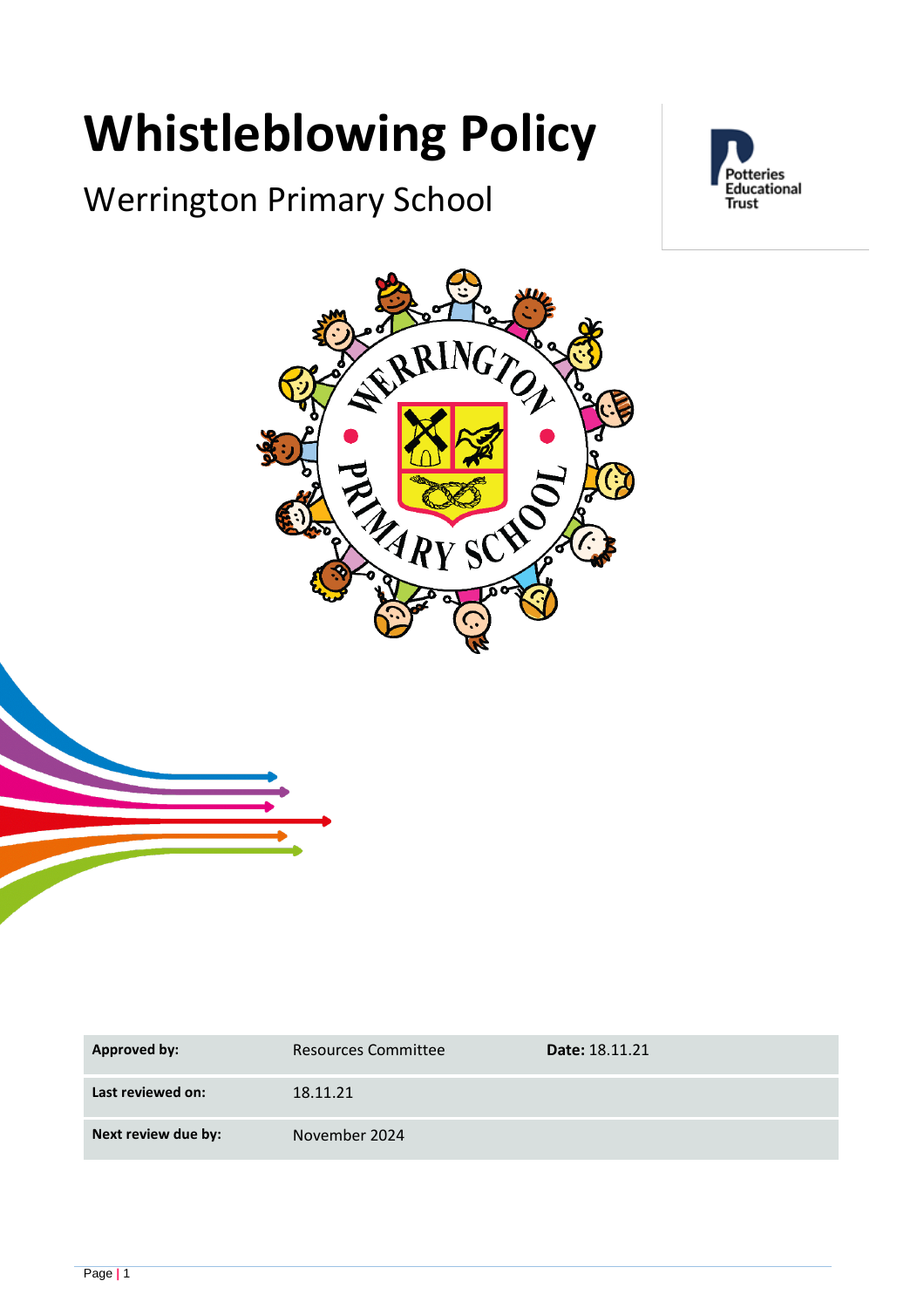#### **Contents**

## <span id="page-1-0"></span>**1. Aims**

This policy aims to:

- Encourage individuals affected to report suspected wrongdoing as soon as possible in the knowledge that their concerns will be taken seriously and investigated and that their confidentiality will be respected
- I Let all staff in the trust know how to raise concerns about potential wrongdoing in or by the trust
- Set clear procedures for how the trust will respond to such concerns
- I Let all staff know the protection available to them if they raise a whistle-blowing concern
- Assure staff that they will not be victimised for raising a legitimate concern through the steps set out in the policy even if they turn out to be mistaken (though vexatious or malicious concerns may be considered a disciplinary issue)

This policy does not form part of any employee's contract of employment and may be amended at any time. The policy applies to all employees or other workers who provide services to the trust in any capacity including self-employed consultants or contractors who provide services on a personal basis and agency workers.

#### <span id="page-1-1"></span>**2. Legislation**

The requirement to have clear whistle-blowing procedures in place is set out in the Academy Trust [Handbook.](https://www.gov.uk/guidance/academies-financial-handbook/academy-trust-handbook-2021)

This policy has been written in line with the above document, as well as government guidance on [whistle-blowing.](https://www.gov.uk/whistleblowing) We also take into account the [Public Interest Disclosure Act 1998.](https://www.legislation.gov.uk/ukpga/1998/23/contents)

This policy complies with our funding agreement and articles of association.

#### <span id="page-1-2"></span>**3. Definition of whistle-blowing**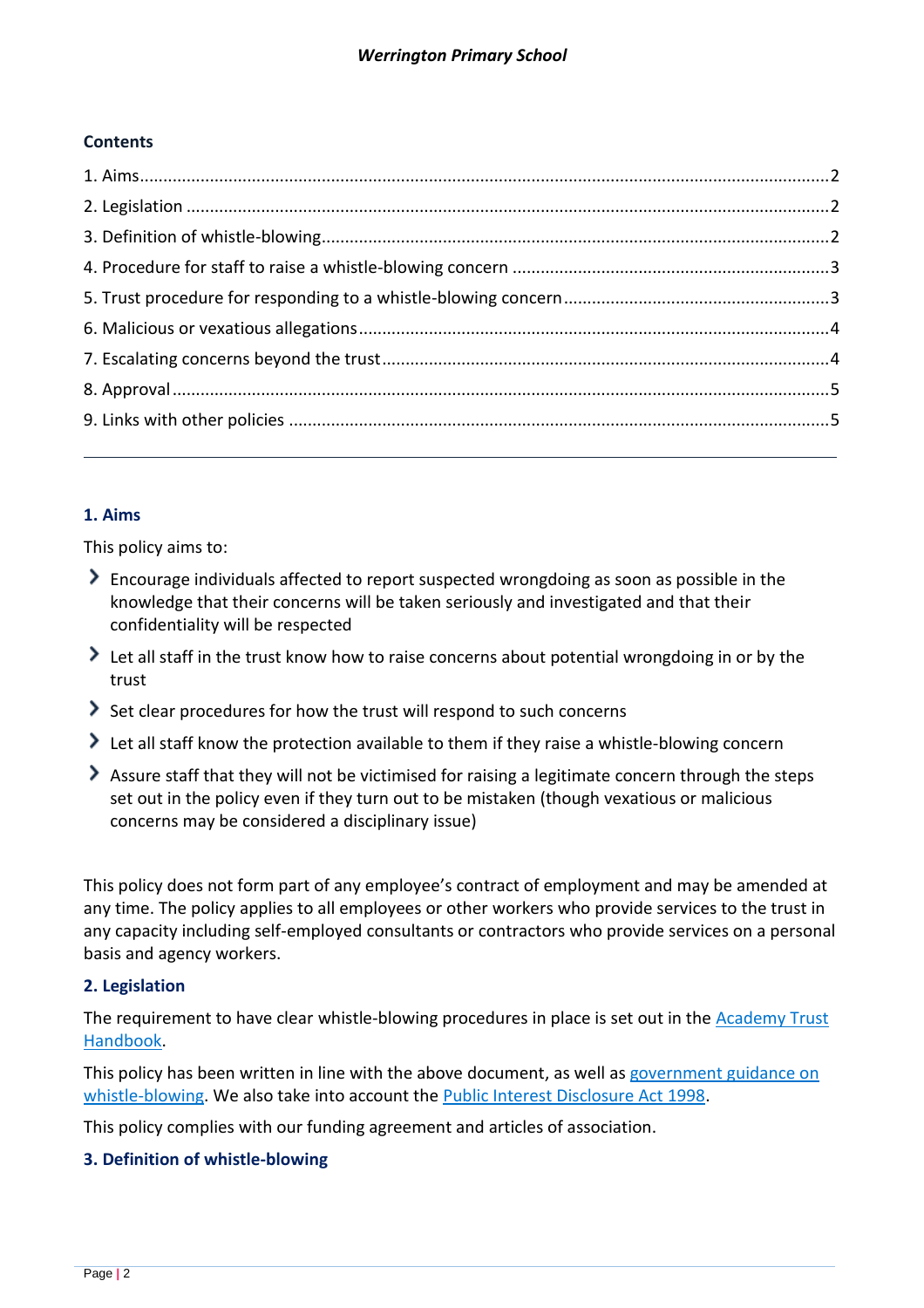Whistle-blowing covers concerns made that report wrongdoing that is "in the public interest". Examples of whistle-blowing include (but are not limited to):

Criminal offences, such as fraud or corruption

Pupils' or staffs' health and safety being put in danger

- Failure to comply with a legal obligation or statutory requirement
- Breaches of financial management procedures
- Attempts to cover up the above, or any other wrongdoing in the public interest
- Damage to the environment

A whistle-blower is a person who raises a genuine concern relating to the above.

Not all concerns about the trust count as whistle-blowing. For example, personal staff grievances such as bullying or harassment do not usually count as whistle-blowing. If something affects a staff member as an individual, or relates to an individual employment contract, this is likely a grievance.

When staff have a concern they should consider whether it would be better to follow our staff grievance or complaints procedures.

Protect (formerly Public Concern at Work) has:

- **>**[Further guidance](https://protect-advice.org.uk/what-is-the-difference-between-raising-a-grievance-and-whistleblowing/) on the difference between a whistle-blowing concern and a grievance that staff may find useful if unsure
- >A free and confidential [advice line](https://protect-advice.org.uk/contact-protect-advice-line/)

#### <span id="page-2-0"></span>**4. Procedure for staff to raise a whistle-blowing concern**

#### **4.1 When to raise a concern**

Staff should consider the examples in section 3 when deciding whether their concern is of a whistleblowing nature. Consider whether the incident(s) was illegal, breached statutory or trust procedures, put people in danger or was an attempt to cover any such activity up.

#### **4.2 Who to report to**

Staff should report their concern to the Headteacher. If the concern is about the Headteacher, or it is believed they may be involved in the wrongdoing in some way, the staff member should report their concern to the Chair of Governors

#### **4.3 How to raise the concern**

Concerns should be made in writing wherever possible. They should include names of those committing wrongdoing, dates, places and as much evidence and context as possible. Staff raising a concern should also include details of any personal interest in the matter.

#### <span id="page-2-1"></span>**5. School procedure for responding to a whistle-blowing concern**

#### **5.1 Investigating the concern**

When a concern is received by the Headteacher - referred to from here as the 'recipient' - they will: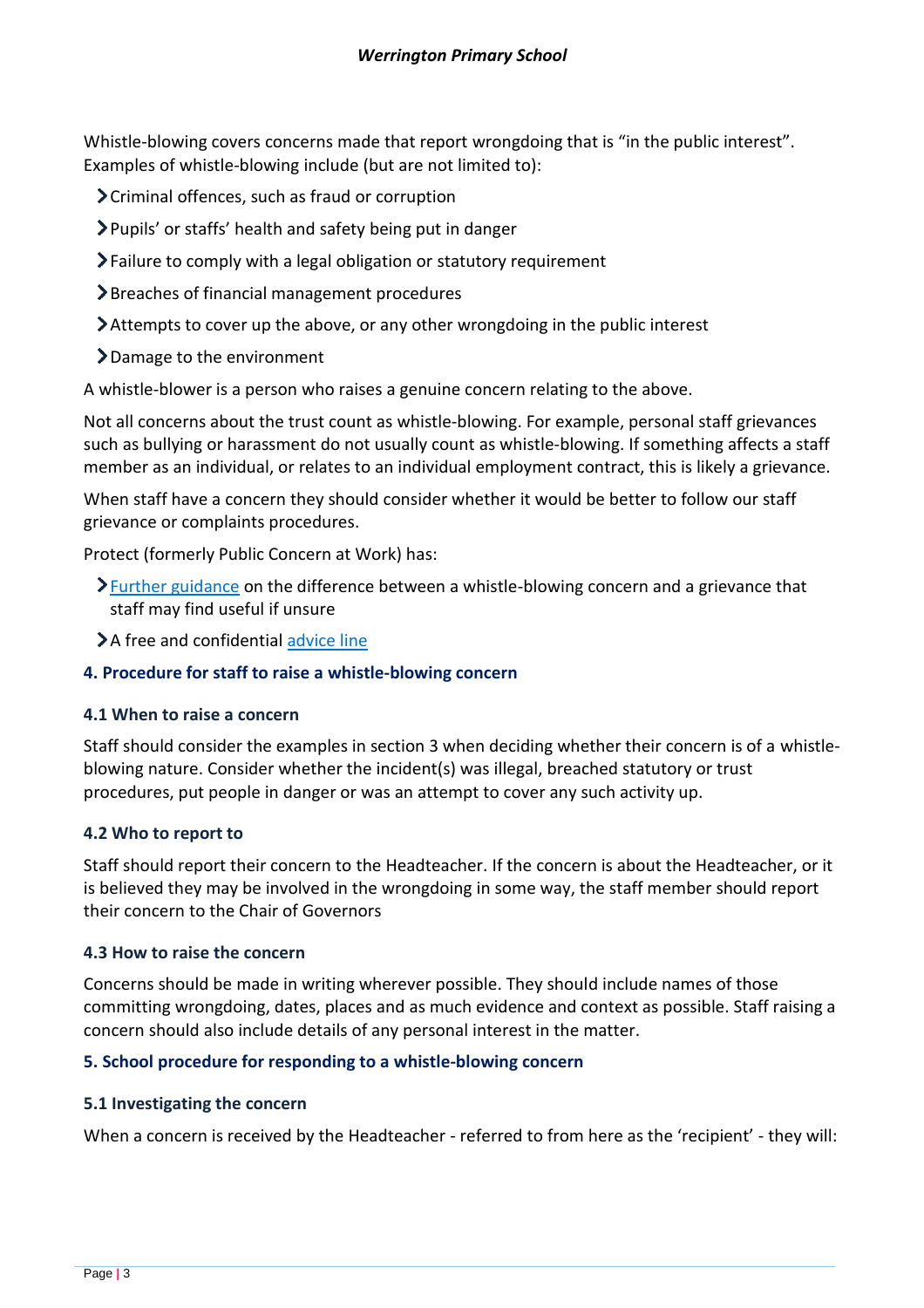- Meet with the person raising the concern within a reasonable time. The person raising the concern may be joined by a trade union or professional association representative
- $\sum$  Get as much detail as possible about the concern at this meeting, and record the information. If it becomes apparent the concern is not of a whistle-blowing nature, the recipient should handle the concern in line with the appropriate policy/procedure
- Reiterate, at this meeting, that they are protected from any unfair treatment or risk of dismissal as a result of raising the concern. If the concern is found to be malicious or vexatious, disciplinary action may be taken (see section 6 of this policy)
- Establish whether there is sufficient cause for concern to warrant further investigation. If there is:
	- o The recipient should then arrange a further investigation into the matter, involving the Deputy Headteacher and/or the Chair of Governors if appropriate. In some cases, they may need to bring in an external, independent body to investigate. In other cases, they may need to report the matter to the police
	- $\circ$  The person who raised the concern should be informed of how the matter is being investigated and an estimated timeframe for when they will be informed of the next steps

## **5.2 Outcome of the investigation**

Once the investigation – whether this was just the initial investigation of the concern, or whether further investigation was needed – is complete, the investigating person(s) will prepare a report detailing the findings and confirming whether or not any wrongdoing has occurred. The report will include any recommendations and details on how the matter can be rectified and whether or not a referral is required to an external organisation, such as the local authority or police.

They will inform the person who raised the concern of the outcome of the investigation, though certain details may need to be restricted due to confidentiality.

Beyond the immediate actions, the headteacher, trustees and other staff if necessary will review the relevant policies and procedures to prevent future occurrences of the same wrongdoing.

Whilst we cannot always guarantee the outcome sought, we will try to deal with concerns fairly and in an appropriate way.

#### <span id="page-3-0"></span>**6. Malicious or vexatious allegations**

Staff are encouraged to raise concerns when they believe there to potentially be an issue. If an allegation is made in good faith, but the investigation finds no wrongdoing, there will be no disciplinary action against the member of staff who raised the concern.

If, however, an allegation is shown to be deliberately invented or malicious, the trust will consider whether any disciplinary action is appropriate against the person making the allegation.

#### <span id="page-3-1"></span>**7. Escalating concerns beyond the school**

The school encourages staff to raise their concerns internally, in line with section 4 of this policy, but recognises that staff may feel the need to report concerns to an external body. A list of prescribed bodies to whom staff can raise concerns with is included [here.](https://www.gov.uk/government/publications/blowing-the-whistle-list-of-prescribed-people-and-bodies--2/whistleblowing-list-of-prescribed-people-and-bodies#education)